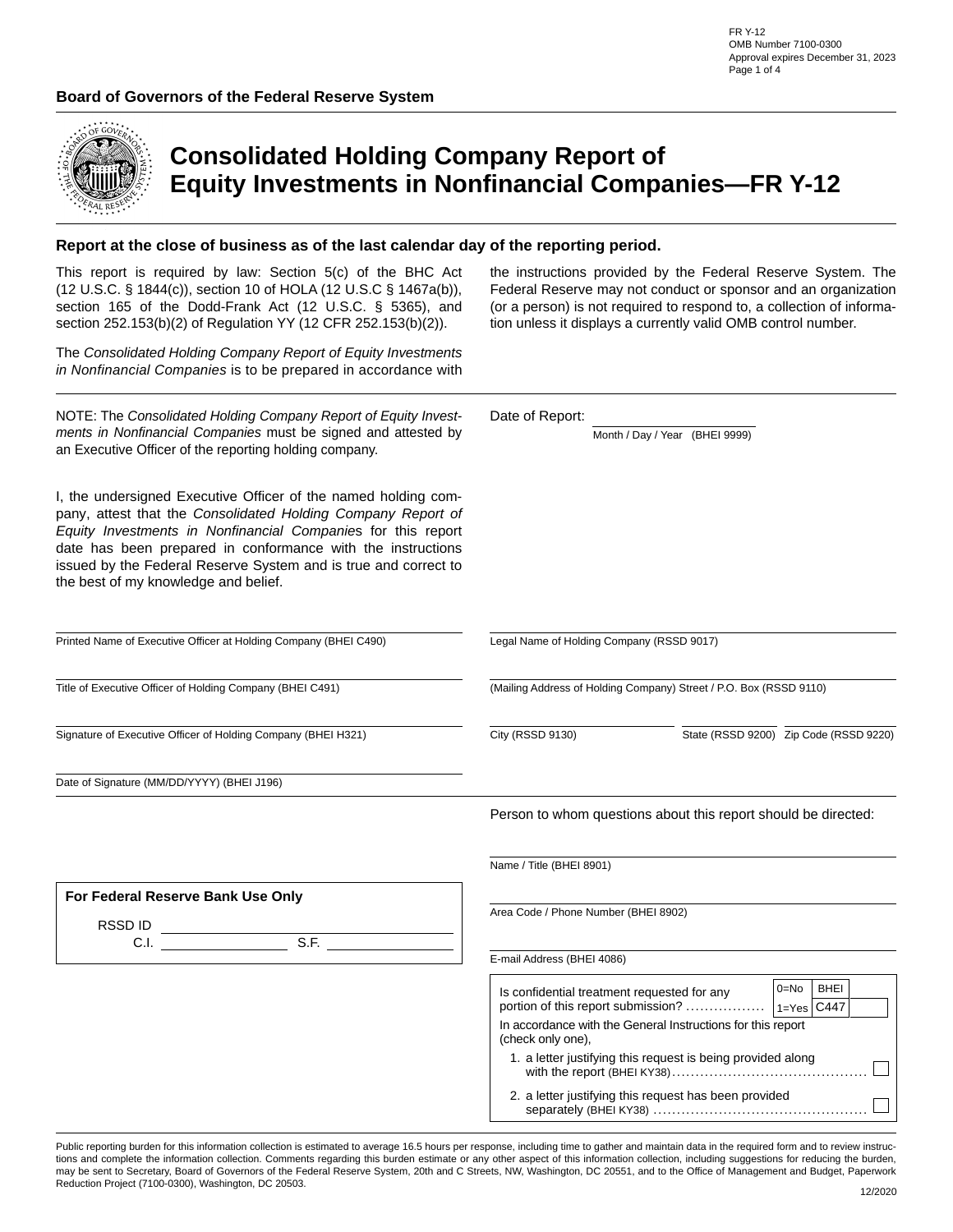FR Y-12 Page 2 of 4

#### As-of Date

### **Schedule A: Type of Investments**

(If no activity or if the following section does not apply, please enter zero "0".)

 $\mathbf{r}$ 

|                             |                                           | (Column A)<br><b>Acquisition Cost</b>                                                                                                                                                                                                                                                                                                              | (Column B)<br>(Column C)<br>Unrealized Holding All Other Unrealized<br><b>Holding Gains</b><br>Gains (Losses) on<br><b>Equity Securities</b><br>(Losses) on Equity<br>Not Held for<br><b>Securities</b><br>Trading <sup>1</sup> |                                                                                                                                          | (Column D)<br>Carrying<br>Value |                                    |                                                         | (Column E)<br>Publicly<br>Quoted Value |                                 |                      |      |
|-----------------------------|-------------------------------------------|----------------------------------------------------------------------------------------------------------------------------------------------------------------------------------------------------------------------------------------------------------------------------------------------------------------------------------------------------|---------------------------------------------------------------------------------------------------------------------------------------------------------------------------------------------------------------------------------|------------------------------------------------------------------------------------------------------------------------------------------|---------------------------------|------------------------------------|---------------------------------------------------------|----------------------------------------|---------------------------------|----------------------|------|
|                             | <b>Dollar Amounts in Thousands</b>        | <b>BHEI</b><br>Amount                                                                                                                                                                                                                                                                                                                              | <b>BHEI</b>                                                                                                                                                                                                                     | Amount                                                                                                                                   | <b>BHEI</b>                     | Amount                             | <b>BHEI</b>                                             | Amount                                 | <b>BHEI</b>                     | Amount               |      |
|                             | 1. Direct investments in                  |                                                                                                                                                                                                                                                                                                                                                    |                                                                                                                                                                                                                                 |                                                                                                                                          |                                 |                                    |                                                         |                                        |                                 |                      |      |
|                             | public entities                           | C088                                                                                                                                                                                                                                                                                                                                               | LF30                                                                                                                                                                                                                            |                                                                                                                                          | <b>LF37</b>                     |                                    | C090                                                    |                                        | C091                            |                      | 1.   |
|                             | 2. Direct investments in                  |                                                                                                                                                                                                                                                                                                                                                    |                                                                                                                                                                                                                                 |                                                                                                                                          |                                 |                                    |                                                         |                                        |                                 |                      |      |
|                             | nonpublic entities                        | C093                                                                                                                                                                                                                                                                                                                                               | <b>LF31</b>                                                                                                                                                                                                                     |                                                                                                                                          | <b>LF38</b>                     |                                    | C095                                                    |                                        |                                 |                      | 2.   |
|                             | 3. All indirect investments               | C097                                                                                                                                                                                                                                                                                                                                               | <b>LF32</b>                                                                                                                                                                                                                     |                                                                                                                                          | <b>LF39</b>                     |                                    | C099                                                    |                                        |                                 |                      | 3.   |
|                             | 4. Total portfolio (sum of items 1, 2,    |                                                                                                                                                                                                                                                                                                                                                    |                                                                                                                                                                                                                                 |                                                                                                                                          |                                 |                                    |                                                         |                                        |                                 |                      |      |
|                             |                                           | C101                                                                                                                                                                                                                                                                                                                                               | <b>LF33</b>                                                                                                                                                                                                                     |                                                                                                                                          | LF40                            |                                    | C <sub>103</sub>                                        |                                        |                                 |                      | 4.   |
|                             | <b>Memoranda</b>                          |                                                                                                                                                                                                                                                                                                                                                    |                                                                                                                                                                                                                                 |                                                                                                                                          |                                 |                                    |                                                         | $1 - 10$<br><b>BHEI</b><br>C100        | Number of Companies             |                      | M.1. |
|                             |                                           |                                                                                                                                                                                                                                                                                                                                                    |                                                                                                                                                                                                                                 | (Column A)<br>(Column B)<br>Acquisition<br>Cost<br>Gains (Losses) on<br><b>Equity Securities</b><br>Not Held for<br>Trading <sup>1</sup> |                                 |                                    | (Column C)<br><b>Holding Gains</b><br><b>Securities</b> |                                        | (Column D)<br>Carrying<br>Value |                      |      |
| Dollar Amounts in Thousands |                                           | <b>BHEI</b>                                                                                                                                                                                                                                                                                                                                        | Amount                                                                                                                                                                                                                          | <b>BHEI</b>                                                                                                                              | Amount                          | <b>BHEI</b>                        | Amount                                                  | <b>BHEI</b>                            | Amount                          |                      |      |
|                             | <b>Financial holding companies only</b>   |                                                                                                                                                                                                                                                                                                                                                    | C <sub>104</sub>                                                                                                                                                                                                                |                                                                                                                                          | <b>LE62</b>                     |                                    | <b>LF41</b>                                             |                                        | C <sub>106</sub>                |                      | M.2. |
|                             |                                           |                                                                                                                                                                                                                                                                                                                                                    |                                                                                                                                                                                                                                 |                                                                                                                                          |                                 |                                    |                                                         |                                        |                                 |                      |      |
|                             |                                           | 11-25 26-100 100+<br>Unrealized Holding All Other Unrealized<br>(Losses) on Equity<br>2. Investments held under Merchant Banking<br>Income Amount<br>Dollar Amounts in Thousands<br><b>BHEI</b><br>Only for holding companies filing FR Y-9C<br><b>B498</b><br>Off-Balance-Sheet<br>Amount<br>Dollar Amounts in Thousands<br><b>BHEI</b><br>Amount |                                                                                                                                                                                                                                 |                                                                                                                                          |                                 |                                    |                                                         |                                        |                                 |                      |      |
|                             |                                           |                                                                                                                                                                                                                                                                                                                                                    |                                                                                                                                                                                                                                 |                                                                                                                                          |                                 |                                    |                                                         |                                        |                                 | Amount               |      |
|                             |                                           |                                                                                                                                                                                                                                                                                                                                                    |                                                                                                                                                                                                                                 |                                                                                                                                          |                                 |                                    |                                                         |                                        |                                 |                      |      |
|                             |                                           |                                                                                                                                                                                                                                                                                                                                                    |                                                                                                                                                                                                                                 |                                                                                                                                          |                                 |                                    |                                                         |                                        |                                 | M.3.                 |      |
|                             |                                           |                                                                                                                                                                                                                                                                                                                                                    |                                                                                                                                                                                                                                 |                                                                                                                                          |                                 |                                    |                                                         |                                        |                                 |                      |      |
|                             |                                           |                                                                                                                                                                                                                                                                                                                                                    |                                                                                                                                                                                                                                 |                                                                                                                                          |                                 |                                    |                                                         |                                        |                                 |                      |      |
|                             | For all holding companies                 |                                                                                                                                                                                                                                                                                                                                                    |                                                                                                                                                                                                                                 |                                                                                                                                          |                                 |                                    |                                                         |                                        |                                 |                      |      |
|                             |                                           |                                                                                                                                                                                                                                                                                                                                                    |                                                                                                                                                                                                                                 |                                                                                                                                          | C716                            |                                    | M.4.                                                    |                                        |                                 |                      |      |
|                             |                                           |                                                                                                                                                                                                                                                                                                                                                    |                                                                                                                                                                                                                                 |                                                                                                                                          |                                 |                                    |                                                         |                                        |                                 | <b>Income Amount</b> |      |
|                             |                                           |                                                                                                                                                                                                                                                                                                                                                    |                                                                                                                                                                                                                                 |                                                                                                                                          |                                 | <b>Dollar Amounts in Thousands</b> |                                                         |                                        | <b>BHEI</b>                     | Amount               |      |
|                             | Only for holding companies filing FR Y-9C |                                                                                                                                                                                                                                                                                                                                                    |                                                                                                                                                                                                                                 |                                                                                                                                          |                                 |                                    |                                                         |                                        |                                 |                      |      |
|                             |                                           |                                                                                                                                                                                                                                                                                                                                                    |                                                                                                                                                                                                                                 |                                                                                                                                          |                                 |                                    |                                                         |                                        |                                 |                      | M.5. |

**1. Column B is to be completed by all holding companies. See the instructions for further detail on accounting for investments in equity securities.**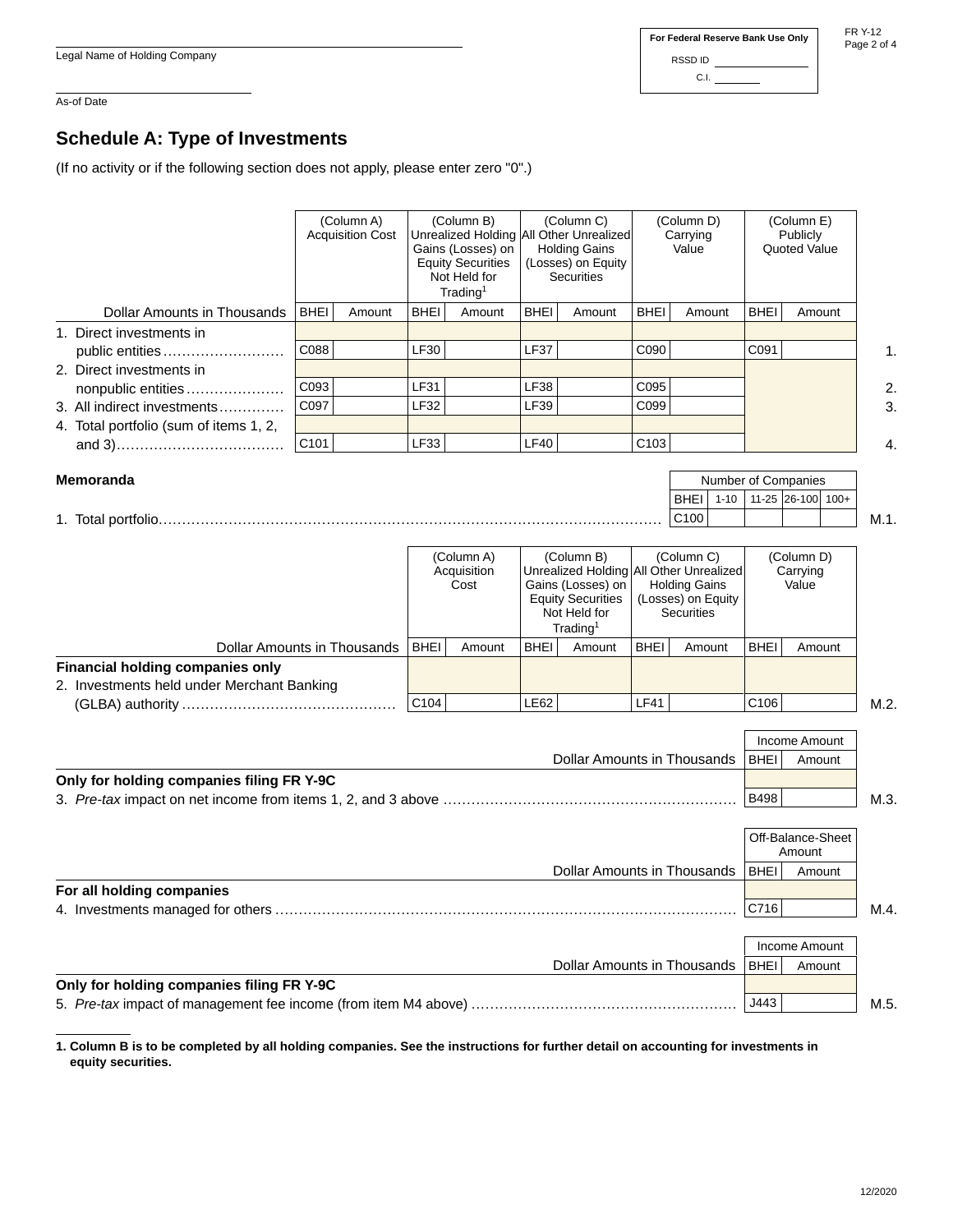As-of Date

### **Schedule B: Type of Security**

|                                      |                  | (Column A)<br>Acquisition<br>Cost |                  | (Column B)<br>Carrying<br>Value |                |
|--------------------------------------|------------------|-----------------------------------|------------------|---------------------------------|----------------|
| Dollar Amounts in Thousands   BHEI ! |                  | Amount                            | <b>BHEI</b>      | Amount                          |                |
|                                      | C <sub>107</sub> |                                   | C <sub>108</sub> |                                 | 1.             |
|                                      | C109             |                                   | C <sub>110</sub> |                                 | 2.             |
|                                      | C111             |                                   | C <sub>112</sub> |                                 | 3.             |
|                                      | C113             |                                   | C <sub>114</sub> |                                 | $\overline{4}$ |

|                                                                                                         |                                    |                  | Off-Balance-Sheet<br>Amount |         |
|---------------------------------------------------------------------------------------------------------|------------------------------------|------------------|-----------------------------|---------|
|                                                                                                         | Dollar Amounts in Thousands   BHEI |                  | Amount                      |         |
| Memoranda                                                                                               |                                    |                  |                             |         |
|                                                                                                         |                                    | C <sub>115</sub> |                             | $M.1$ . |
|                                                                                                         |                                    |                  | Warrants                    |         |
| 2. Does the holding company hold any warrants or similar instruments received in connection with equity |                                    | $0 = No$         | <b>BHEI</b>                 |         |

investment activity? (Enter "1" for yes; enter "0" for no.) .................................................................  $1 = Yes \mid C717 \mid$  M.2.

## **Schedule C: Type of Entity within the Banking Organization**

|                                                   |                  | (Column A)<br>Acquisition<br>Cost |             | (Column B)<br>Unrealized Holding All Other Unrealized<br>Gains (Losses) on<br><b>Equity Securities</b><br>Not Held for<br>Trading <sup>1</sup> |                  | (Column C)<br><b>Holding Gains</b><br>(Losses) on Equity<br><b>Securities</b> |                  | (Column D)<br>Carrying<br>Value |      |
|---------------------------------------------------|------------------|-----------------------------------|-------------|------------------------------------------------------------------------------------------------------------------------------------------------|------------------|-------------------------------------------------------------------------------|------------------|---------------------------------|------|
| Dollar Amounts in Thousands                       | <b>BHEI</b>      | Amount                            | <b>BHEI</b> | Amount                                                                                                                                         | <b>BHEI</b>      | Amount                                                                        | <b>BHEI</b>      | Amount                          |      |
| 1. Depository institutions:                       |                  |                                   |             |                                                                                                                                                |                  |                                                                               |                  |                                 |      |
|                                                   | C117             |                                   | LE63        |                                                                                                                                                | LF45             |                                                                               | C118             |                                 | 1.a. |
| b. Edge and agreement corporations                | C121             |                                   | <b>LE64</b> |                                                                                                                                                | LF46             |                                                                               | C122             |                                 | 1.b. |
|                                                   | C126             |                                   | LE65        |                                                                                                                                                | LF47             |                                                                               | C <sub>127</sub> |                                 | 1.c. |
| 2. Parent holding and other nonbank subsidiaries: |                  |                                   |             |                                                                                                                                                |                  |                                                                               |                  |                                 |      |
|                                                   | C136             |                                   | <b>LE66</b> |                                                                                                                                                | LF48             |                                                                               | C <sub>137</sub> |                                 | 2.a. |
| b. Edge and agreement corporations                | C722             |                                   | <b>LE67</b> |                                                                                                                                                | <b>LF49</b>      |                                                                               | C724             |                                 | 2.b. |
|                                                   | C131             |                                   | LE68        |                                                                                                                                                | LF50             |                                                                               | C <sub>132</sub> |                                 | 2.c. |
|                                                   | C726             |                                   | <b>LE69</b> |                                                                                                                                                | <b>LF51</b>      |                                                                               | C728             |                                 | 2.d. |
|                                                   | C145             |                                   | LE70        |                                                                                                                                                | <b>LF52</b>      |                                                                               | C146             |                                 | 2.e. |
| 3. Total portfolio (sum of items 1.a through 2.e) | C150             |                                   | <b>LE71</b> |                                                                                                                                                | <b>LF53</b>      |                                                                               | C <sub>151</sub> |                                 | 3.   |
| <b>Memoranda</b>                                  |                  |                                   |             |                                                                                                                                                |                  |                                                                               |                  |                                 |      |
|                                                   | C <sub>155</sub> |                                   | <b>LE72</b> |                                                                                                                                                | LF <sub>54</sub> |                                                                               | C <sub>156</sub> |                                 | M.1. |
|                                                   | C157             |                                   | <b>LE73</b> |                                                                                                                                                | <b>LF55</b>      |                                                                               | C158             |                                 | M.2. |

**1. Column B is to be completed by all holding companies. See the instructions for further detail on accounting for investments in equity securities.**